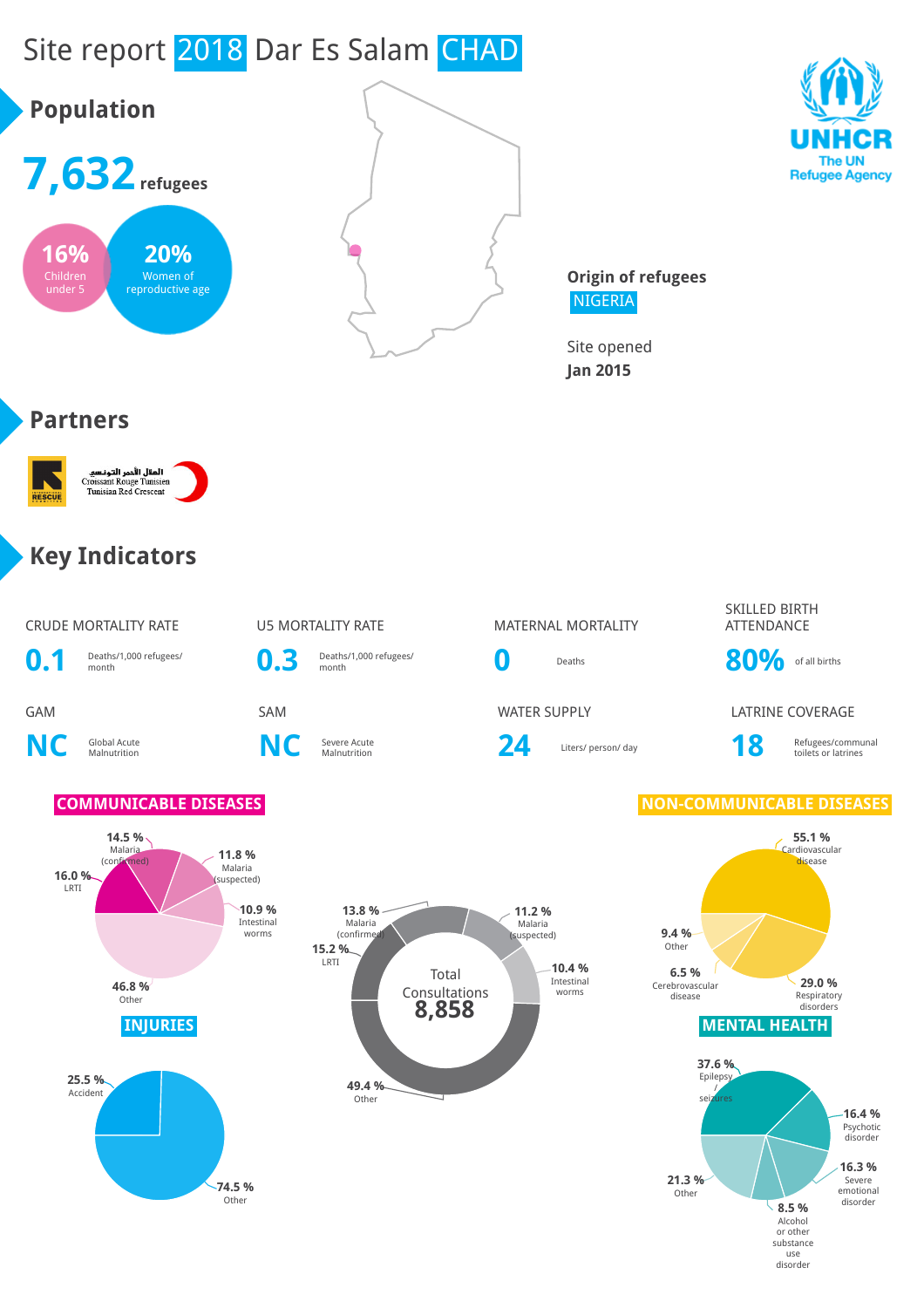### **Public Health**

| <b>HEALTH STAFFING</b>                                      | <b>INDICATOR</b> | <b>STANDARD</b> |                  | <b>MORBIDITY</b>                                 | <b>INDICATOR</b> | <b>STANDARD</b> |   |   |
|-------------------------------------------------------------|------------------|-----------------|------------------|--------------------------------------------------|------------------|-----------------|---|---|
| Number of medical doctors                                   |                  | 1: 50,000       | ◙                | Incidence of malaria among children under        | 26               |                 |   |   |
| Number of qualified nurses                                  | 4                | 1:10,000        | $\bullet$        | Incidence of watery diarrhoea among              | 27               |                 |   |   |
| Number of community health workers                          | 33               | 1: 1,000        | $\bullet$        | children under 5                                 |                  |                 |   |   |
| <b>ACCESS AND UTILIZATION</b>                               | <b>INDICATOR</b> | <b>STANDARD</b> |                  | Incidence of pneumonia among children<br>under 5 | 58               |                 |   |   |
| Consultations per trained clinician per day                 | 25               | < 50            | Ø                | Incidence of pneumonia among over 5              | 15               |                 |   |   |
| Health utilisation rate (new visits / refugee /             | 1.1              | $1 - 4$         | ◙                | Tuberculosis success rate                        | 100%             | < 90%           | ⊘ |   |
| year)<br>Proportion of host population consultations        | 52%              |                 |                  | Were any MDR/X-TB cases diagnosed among<br>PoCs? | <b>No</b>        | <b>No</b>       | ☺ |   |
| <b>MORTALITY</b>                                            | <b>INDICATOR</b> | <b>STANDARD</b> |                  | VACCINATION                                      | <b>INDICATOR</b> | <b>STANDARD</b> |   |   |
| <b>Crude Mortality Rate</b><br>(CMR) (/1000/month)          | 0.1              | < 0.75          | Ø                | Full vaccination coverage                        | 73%              | < 95%           |   | ظ |
| <b>Under-five Mortality Rate</b><br>(U5MR) (/1000/month)    | 0.3              | < 1.5           | $\bm{\bm\omega}$ | Measles vaccination coverage                     | Not collected    |                 |   |   |
| <b>Infant Mortality Rate</b><br>(IMR) (/1000 livebirths)    | 6.7              | $< 30$          | $\bullet$        | Source of vaccination data                       | <b>HIS</b>       |                 |   |   |
| <b>Neonatal Mortality Rate</b><br>(NNMR) (/1000 livebirths) | $\bf{0}$         | < 20            | $\bm{\bm\omega}$ | <b>IN-PATIENT DEPARTMENT (IPD)</b>               | <b>INDICATOR</b> | <b>STANDARD</b> |   |   |
| <b>OUTBREAK ALERT AND RESPONSE</b>                          | <b>INDICATOR</b> | <b>STANDARD</b> |                  | Average length of stay (days)                    | 0.1              |                 |   |   |
| Proportion of outbreaks investigated within 48<br>hours     |                  | 100%            |                  | Case fatality rate                               | 0.0              |                 |   |   |
| Number of outbreaks reported                                | $\bf{0}$         |                 |                  | Hospitalisation rate                             | 36.7             | $50 - 150$      |   | Ø |

# **Reproductive Health**

| <b>ANTENATAL CARE</b>                                                                     | <b>INDICATOR</b> | <b>STANDARD</b> |                       | <b>FAMILY PLANNING</b>                                                      | <b>INDICATOR</b> | <b>STANDARD</b> |                       |
|-------------------------------------------------------------------------------------------|------------------|-----------------|-----------------------|-----------------------------------------------------------------------------|------------------|-----------------|-----------------------|
| Antenatal care coverage                                                                   | 78%              | $> 90\%$        | $\boldsymbol{\Omega}$ | Contraceptive prevalence rate                                               | 415%             | $\geq 30\%$     |                       |
| Coverage of antenatal tetanus vaccination                                                 | 96%              | >95%            |                       | Source of contraceptive prevalence data                                     | <b>HIS</b>       |                 |                       |
| <b>DELIVERY CARE</b>                                                                      | <b>INDICATOR</b> | <b>STANDARD</b> |                       | SEXUAL AND GENDER-BASED VIOLENCE (SGBV)                                     | <b>INDICATOR</b> | <b>STANDARD</b> |                       |
| Proportion of births attended by skilled<br>personnel                                     | 80%              | $\geq 90\%$     |                       | Total number of reported rapes                                              | 11               |                 |                       |
| Proportion of births conducted by caesarean<br>section                                    | 1%               | $5 - 15%$       | ೞ                     | Proportion of eligible rape survivors provided<br>with PEP within 72 hours  | 0%               | 100%            | ೞ                     |
| Proportion of newborn infants with low birth<br>weight (<2500 gs) (weighed within 72 hrs) | 3%               | < 15%           |                       | Proportion of eligible rape survivors provided<br>with ECP within 120 hours | 0%               | 100%            | $\boldsymbol{\Omega}$ |
| Proportion of teenage pregnancies                                                         | 15%              |                 |                       | SEXUALLY TRANSMITTED INFECTIONS (STIS)                                      | <b>INDICATOR</b> | <b>STANDARD</b> |                       |
| Still birth rate (/ 1000 total births / month)                                            | 3                |                 |                       | Number of genital ulcer diseases                                            | $\Omega$         |                 |                       |
| Number of maternal deaths                                                                 | $\mathbf{0}$     |                 |                       | Number of Pelvic Inflammatory diseases                                      | 71               |                 |                       |
| Proportion of maternal deaths investigated<br>within 48 hours                             |                  | 100%            |                       |                                                                             |                  |                 |                       |